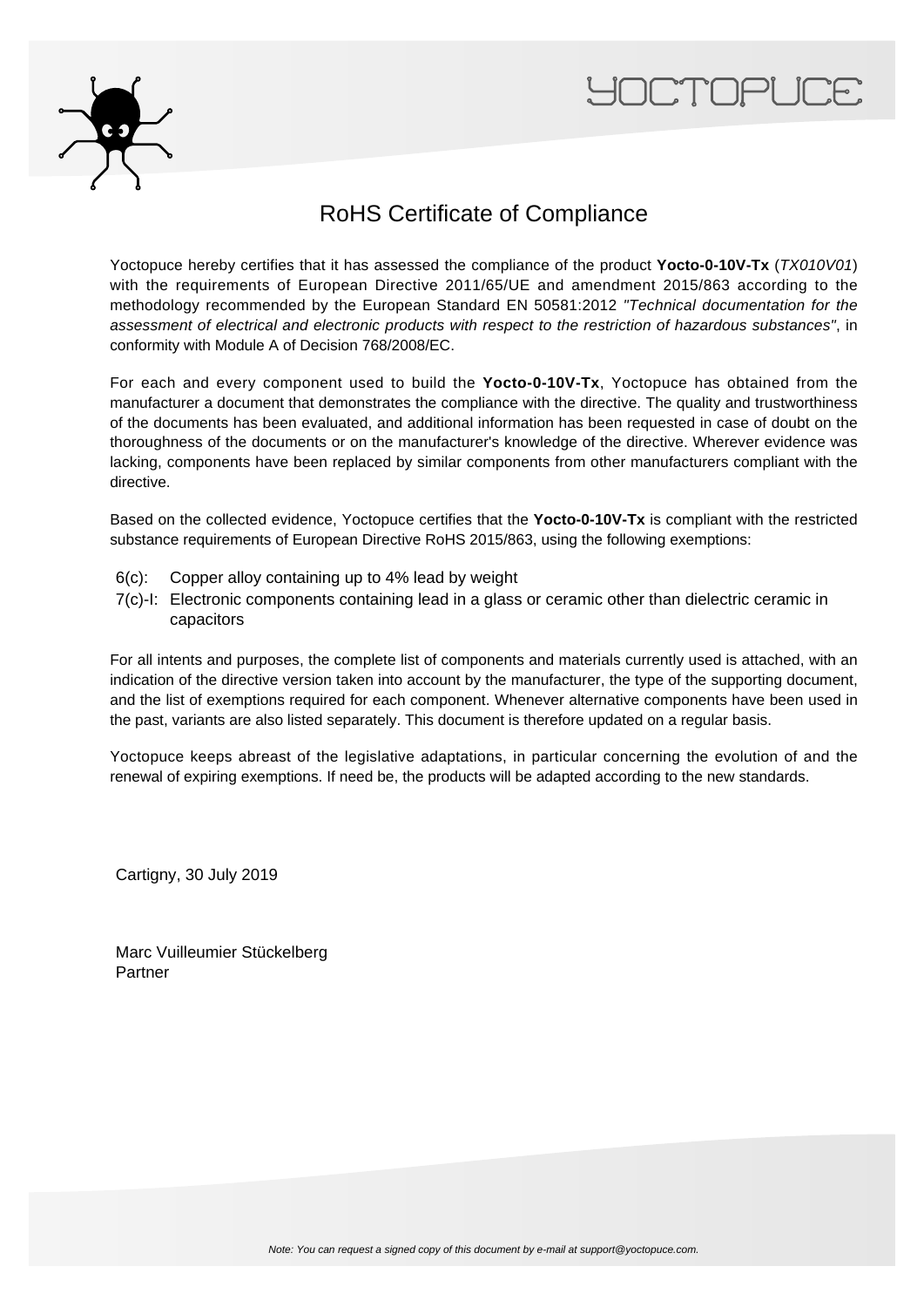

## **YOCTOPUCE**

## **Exhaustive list of components and materials currently used to build the Yocto-0-10V-Tx**

| Component            | Manufacturer                 | Type                 | <b>Compliance Exemptions</b> |                          | Evidence                                 |
|----------------------|------------------------------|----------------------|------------------------------|--------------------------|------------------------------------------|
| OPA2187IDGKR         | <b>Texas Intruments</b>      | AmpliOp              | RoHS 2015/863                |                          | <b>Manufacturer Material Declaration</b> |
| PIC24FJ64GB002-I/ML  | Microchip                    | CPU                  | RoHS 2015/863                |                          | Manufacturer Material Declaration        |
| 06031C103JAT2A       | AVX (Kyocera)                | Cap                  | RoHS 2015/863                |                          | Manufacturer Certificate of Compliance   |
| 1206GC471KAT1A       | AVX (Kyocera)                | Cap                  | RoHS 2015/863                |                          | Manufacturer Certificate of Compliance   |
| C0603C102K5RACTU     | Kemet                        | Cap                  | RoHS 2015/863                | $\overline{\phantom{a}}$ | Manufacturer Certificate of Compliance   |
| C0805C104K1RACTU     | Kemet                        | Cap                  | RoHS 2015/863                |                          | Manufacturer Certificate of Compliance   |
| CBR06C270F5GAC       | Kemet                        | Cap                  | RoHS 2015/863                |                          | Manufacturer Certificate of Compliance   |
| C1608X6S1A106M080AC  | <b>TDK</b>                   | Cap                  | RoHS 2015/863                |                          | Manufacturer Certificate of Compliance   |
| C2012X5R1C106M085AC  | <b>TDK</b>                   | Cap                  | RoHS 2015/863                | $\blacksquare$           | Manufacturer Certificate of Compliance   |
| C2012X7R2E472K085AA  | <b>TDK</b>                   | Cap                  | RoHS 2015/863                |                          | Manufacturer Certificate of Compliance   |
| CGA3E2X8R1E104K080AA | <b>TDK</b>                   | Cap                  | RoHS 2015/863                |                          | Manufacturer Certificate of Compliance   |
| CGA4C2C0G1H103J060AA | <b>TDK</b>                   | Cap                  | RoHS 2015/863                |                          | Manufacturer Certificate of Compliance   |
| EMK107BB7225KA-T     | Taiyo Yuden                  | Cap                  | RoHS 2015/863                |                          | Manufacturer Certificate of Compliance   |
| LMK107B7105KA-T      | Taiyo Yuden                  | Cap                  | RoHS 2015/863                |                          | Manufacturer Certificate of Compliance   |
| UMK212B7105KG-T      | Taiyo Yuden                  | Cap                  | RoHS 2015/863                |                          | Manufacturer Certificate of Compliance   |
| ZX62-B-5PA(33)       | Hirose                       | Connecteur           | RoHS 2015/863                |                          | Manufacturer Certificate of Compliance   |
| 691_210_910_002      | Würth Electronic             | Connecteur           | RoHS 2015/863                | 6(c)                     | Analytical test results                  |
| FAN4010IL6X_F113     | Fairchild (On Semiconductor) | <b>Current Sense</b> | RoHS 2015/863                | $\Box$                   | Manufacturer Certificate of Compliance   |
| AD5647RBCPZ-REEL7    | Analog devices               | <b>DAC</b>           | RoHS 2015/863                |                          | Manufacturer Material Declaration        |
| SELECT-10            | Kester                       | Flux                 | RoHS 2015/863                |                          | Analytical test results                  |
| PFL2510-472MEB       | Coilcraft                    | Ind                  | RoHS 2015/863                |                          | Manufacturer Certificate of Compliance   |
| MCP1703T-3302E/CB    | Microchip                    | LDO                  | RoHS 2015/863                | $\blacksquare$           | Manufacturer Material Declaration        |
| LP2951ACSD_NOPB      | <b>Texas Intruments</b>      | LDO                  | RoHS 2015/863                |                          | Manufacturer Certificate of Compliance   |
| AA2214ZGS            | Kingbright                   | LED-Vert             | RoHS 2015/863                |                          | Manufacturer Certificate of Compliance   |
| AA2214QBS/D          | Kingbright                   | LED-bleu             | RoHS 2015/863                |                          | Manufacturer Certificate of Compliance   |
| FR4-ENIG             | Multi-cb                     | PCB                  | RoHS 2015/863                |                          | Manufacturer Certificate of Compliance   |
| RK73H1JTTD7502F      | KOA speer electronics        | Res                  | RoHS 2015/863                | $7(c)-1$                 | Manufacturer Certificate of Compliance   |
| RG1608P-134-B-T5     | Susumu                       | Res                  | RoHS 2015/863                |                          | Manufacturer Certificate of Compliance   |
| RG1608P-433-B-T5     | Susumu                       | Res                  | RoHS 2015/863                |                          | Manufacturer Certificate of Compliance   |
| CRCW06031R00FKEAC    | Vishay                       | Res                  | RoHS 2015/863                | $7(c)-1$                 | Manufacturer Certificate of Compliance   |
| AC0603FR-074K7L      | Yageo                        | Res                  | RoHS 2015/863                | $7(c)-1$                 | Manufacturer Certificate of Compliance   |
| RC0603FR-07100KL     | Yageo                        | Res                  | RoHS 2015/863                | $7(c) - 1$               | Manufacturer Certificate of Compliance   |
| RC0603FR-07100RL     | Yageo                        | Res                  | RoHS 2015/863                | $7(c) - 1$               | Manufacturer Certificate of Compliance   |
| RC0603FR-0710KL      | Yageo                        | Res                  | RoHS 2015/863                | $7(c)-1$                 | Manufacturer Certificate of Compliance   |
| RC0603FR-07150RL     | Yageo                        | Res                  | RoHS 2015/863                | $7(c)-1$                 | Manufacturer Certificate of Compliance   |
| RC0603FR-071ML       | Yageo                        | Res                  | RoHS 2015/863                | $7(c) - 1$               | Manufacturer Certificate of Compliance   |
| RC0603FR-0747KL      | Yageo                        | Res                  | RoHS 2015/863                | $7(c)-1$                 | Manufacturer Certificate of Compliance   |
| RC0603FR-0749R9L     | Yageo                        | Res                  | RoHS 2015/863                | $7(c) - 1$               | Manufacturer Certificate of Compliance   |
| 04-7068-0000         | Kester                       | SAC305 bar           | RoHS 2015/863                |                          | Manufacturer Certificate of Compliance   |
| 24-7068-7603         | Kester                       | SAC305 wire          | RoHS 2015/863                | $\overline{\phantom{a}}$ | Manufacturer Certificate of Compliance   |
| SB6N58-M500SI        | <b>KOKI</b>                  | Solder paste         | RoHS 2015/863                |                          | Manufacturer Certificate of Compliance   |
| KMR211NGLFS          | <b>C&amp;K Components</b>    | Switch               | RoHS 2015/863                |                          | Manufacturer Certificate of Compliance   |
| VC080538C770DP       | AVX (Kyocera)                | Varistor             | RoHS 2015/863                |                          | Manufacturer Certificate of Compliance   |
| RKZ-0512D/P          | Recom                        | isolator             | RoHS 2015/863                |                          | Analytical test results                  |
| Si8600AC-B-IS        | Silicon labs                 | isolator             | RoHS 2015/863                |                          | Manufacturer Certificate of Compliance   |

## **Alternate components that may have been used in the past to build the Yocto-0-10V-Tx**

| Component          | <b>Manufacturer</b> | <b>Type</b> | Compliance      | <b>Exemptions</b> | Evidence                               |
|--------------------|---------------------|-------------|-----------------|-------------------|----------------------------------------|
| C0603C106M9PACTU   | Kemet               | Cap         | RoHS 2015/863   |                   | Manufacturer Certificate of Compliance |
| C0805C104K5RACTU   | Kemet               | Cap         | RoHS 2015/863   |                   | Manufacturer Certificate of Compliance |
| C0805C105K4RACTU   | Kemet               | Cap         | RoHS 2015/863   |                   | Manufacturer Certificate of Compliance |
| GRM1885C1H270FA01D | Murata              | Cap         | RoHS 2011/65/UE |                   | Manufacturer Certificate of Compliance |
| GRM188R60J105KA01D | Murata              | Cap         | RoHS 2011/65/UE |                   | Manufacturer Certificate of Compliance |
| GRM188R61C225KE15D | Murata              | Cap         | RoHS 2011/65/UE |                   | Manufacturer Certificate of Compliance |
| GRM188R71E104KA01D | Murata              | Cap         | RoHS 2011/65/UE |                   | Manufacturer Certificate of Compliance |
| GRM216R71E103KA01D | Murata              | Cap         | RoHS 2011/65/UE |                   | Manufacturer Certificate of Compliance |
| GRM21BR71H105KA12L | Murata              | Cap         | RoHS 2011/65/UE |                   | Manufacturer Certificate of Compliance |
| C2012X7R2E472KT5   | <b>TDK</b>          | Cap         | RoHS 2015/863   |                   | Manufacturer Certificate of Compliance |
| EMK107BC6106MA-T   | Taivo Yuden         | Cap         | RoHS 2015/863   |                   | Manufacturer Certificate of Compliance |
| UMK212B7105KGHT    | Taiyo Yuden         | Cap         | RoHS 2015/863   |                   | Manufacturer Certificate of Compliance |
| 885 012 206 071    | Würth Electronic    | Cap         | RoHS 2015/863   |                   | Manufacturer Certificate of Compliance |
| ZX62-B-5PA(11)     | Hirose              | Connecteur  | RoHS 2011/65/UE |                   | Compliance statement                   |